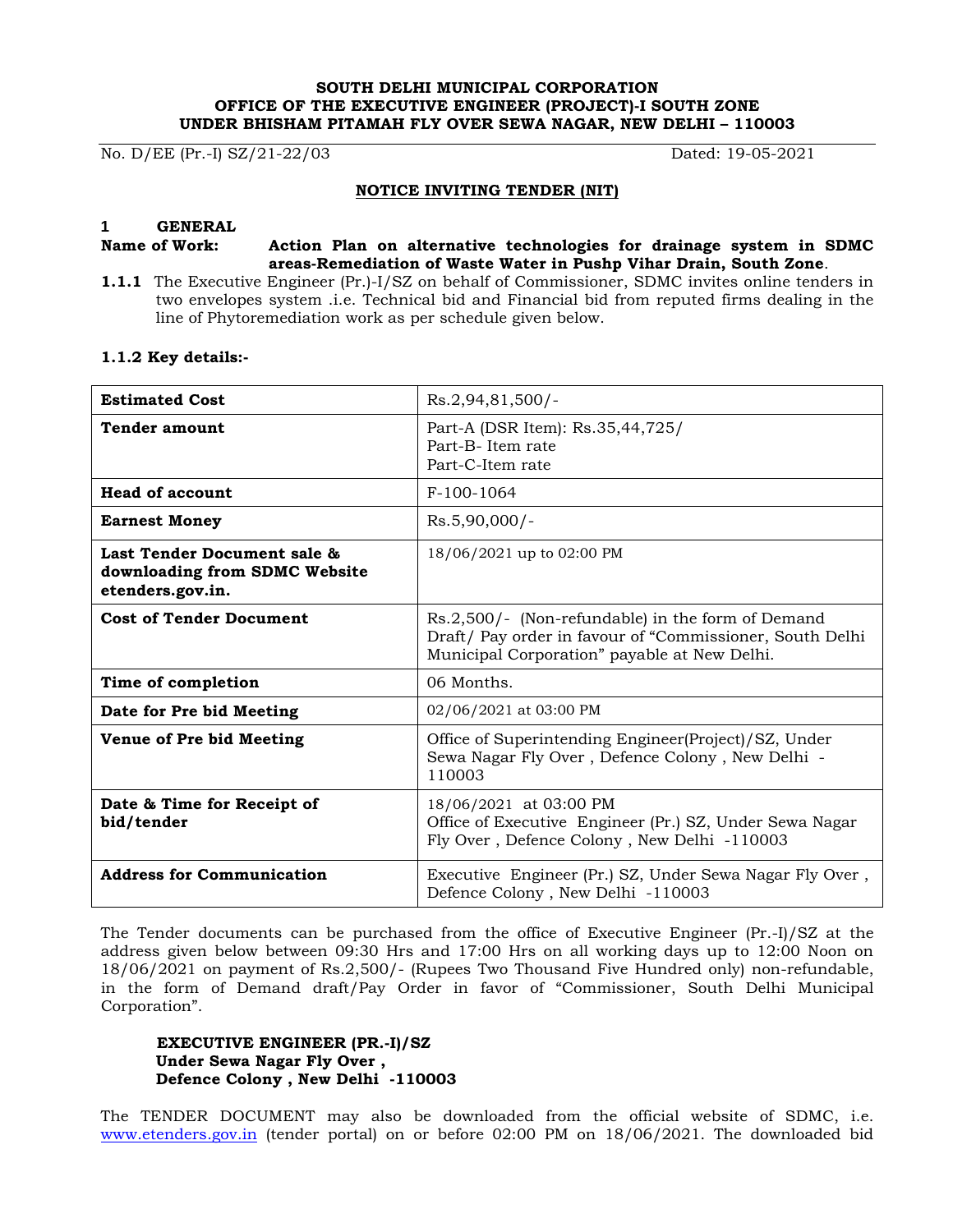documents may be used for tender purposes accompanied with a Demand draft/Pay Order of Rs.2,500/- (Rupees Two Thousand Five Hundred only) non-refundable in favour of "Commissioner, South Delhi Municipal Corporation" towards the tender cost.

A **pre bid meeting** shall be held on **02/06/2021** at **03:00 PM** in the Office of Superintending Engineer(Project)/SZ, Under Sewa Nagar Fly Over , Defence Colony , New Delhi -110003. All the prospective bidders are advised to attend the same.

All details of revision, clarification, corrigendum/addendum, time extension etc. (if any) in respect of the above tender will be uploaded on the above mentioned website only and no press notice of any kind shall be issued. Bidders should regularly visit the website to keep themselves updated in respect of these tenders.

# **1.1.3: QUALIFICATION CRITERIA:**

## **1.1.3.1: Eligible Applicants:**

Being a specialized job a bidder(s) must be eligible/considered relevant to bid only with the fore mentioned conditions. Such bidder can bid in following formations:

- i. The tenders for this contract will be considered only from those bidders/tenderers (proprietorship firms, partnerships firms, companies, corporations) who meet requisite eligibility criteria prescribed in the sub-clauses of clause 1.1.3 of NIT and having experience in **treatment of waste water using Floating Rafter Technology/ Phytorid technology or any Phyto-remediation treatment process.**
- ii. Joint Venture (JV) not to be allowed.
- iii. Tenderer must not have been blacklisted or debarred by any Central/State Government Department or Central/State Public Sector Undertaking. The tenderer/ bidder should submit an undertaking in their letter head to this effect in Performa of **Annexure-L**.
- **1.1.3.1(A) MINIMUM TECHNICAL WORK EXPERIENCE – For f**irms [as specified in sub-clause 1.1.3.1 (A)(i)] the following are the requirement of minimum successfully executed similar work for eligibility.
	- a) At least one work of capacity 3.2 MLD (80% of design discharge i.e. 4 MLD) or more

OR

- b) At least two works of capacity 2.4 MLD (60% of design discharge i.e. 4 MLD) or more OR
- c) At least three works of capacity 1.6 MLD (40% of design discharge i.e. 4 MLD) or more

## **Notes:**

- (i) The value of the executed / completed works shall be **updated up to 31/12/2020** assuming inflation at a simple rate of 7% per annum for Indian Rupees and at a simple rate of 2% per annum for foreign currency portions calculated from the date of completion of work.
- (ii) The bidders shall submit details of work executed in the Performa of Annexure for the works to be considered for qualification of work experience criteria.
- (iii) The bidders shall submit completion certificates from clients with the copy of work orders /agreements in support of minimum technical eligibility criteria.
- **2** The other technical and financial eligibility requirements have been in the bidding documents. The tenderers are required to adhere to the said conditions.
- **3** Part-I (Technical Bid) will be opened on next working day **22/06/2021** in the online mode in the presence of Bidder's representatives who choose to attend at **03:10 P.M**. in the Office of Ex. Engineer (Project)/South Zone, Under Sewa Nagar Flyover, New Delhi-110003.
- **4** Bids not accompanied with Earnest Money and Tender Cost will be considered as nonresponsive and summarily rejected**.**
- **5** Technical Bid and Tender Document including Financial/Price Bid shall be submitted simultaneously on due date and time. Only Technical Bid shall be opened on that date of all